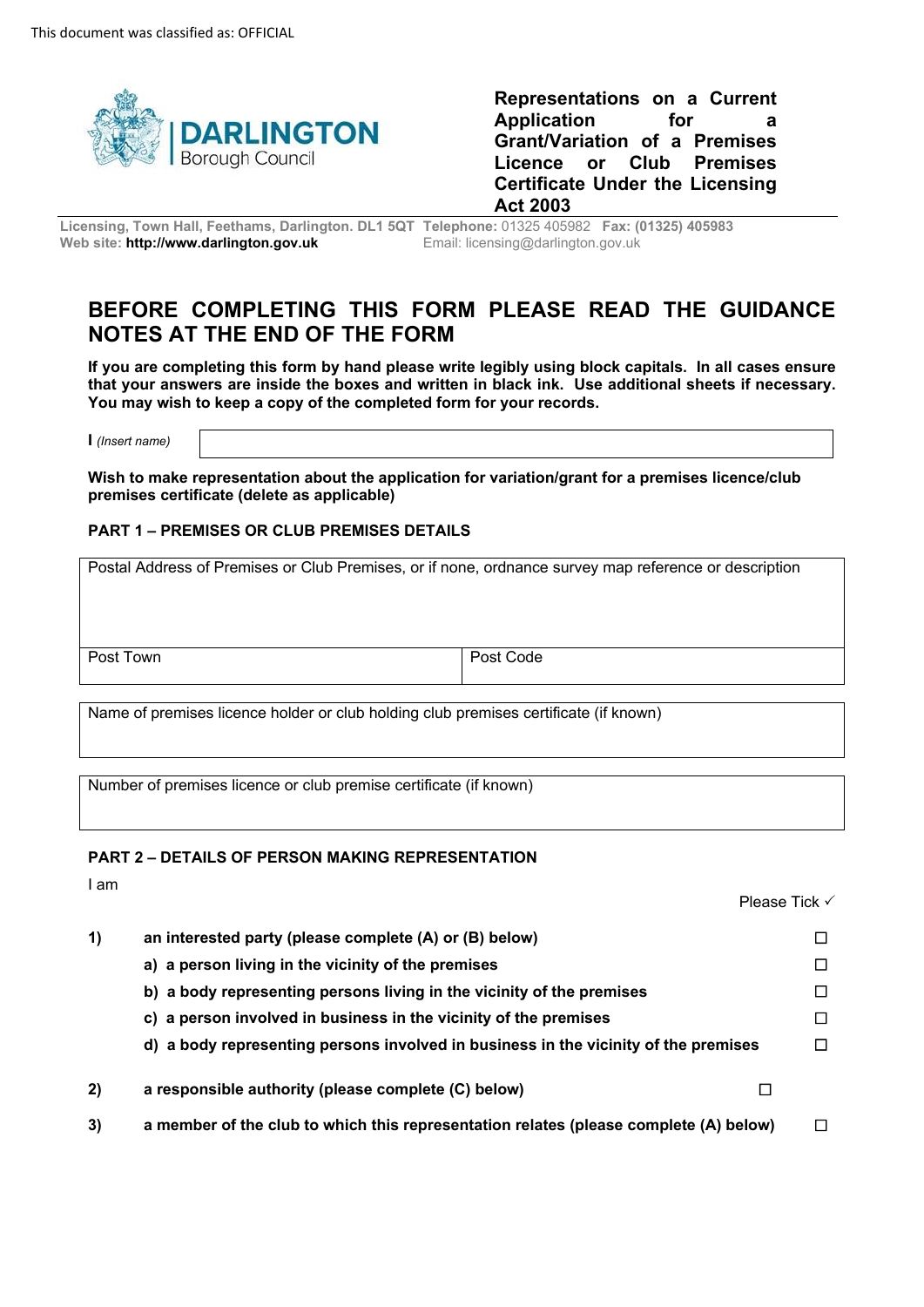## **(A) DETAILS OF INDIVIDUAL MAKING REPRESENTATION (fill in as applicable)**

| Mr                               | Mrs | <b>Miss</b> | Ms |                    | Other Title (for example, Rev) |  |  |
|----------------------------------|-----|-------------|----|--------------------|--------------------------------|--|--|
| Surname                          |     |             |    | <b>First Names</b> |                                |  |  |
| I am 18 years old or over        |     |             |    | Yes                | (Please Tick)                  |  |  |
| <b>Current Address</b>           |     |             |    |                    |                                |  |  |
| Post Town                        |     |             |    | Post Code          |                                |  |  |
| Daytime contact telephone number |     |             |    |                    |                                |  |  |
| E-mail address (optional)        |     |             |    |                    |                                |  |  |

### **(B) DETAILS OF OTHER PARTY MAKING REPRESENTATION** (e.g. Body or Business)

| Name and Address          |  |  |  |  |  |
|---------------------------|--|--|--|--|--|
|                           |  |  |  |  |  |
|                           |  |  |  |  |  |
|                           |  |  |  |  |  |
|                           |  |  |  |  |  |
| Telephone Number (If any) |  |  |  |  |  |
| E-Mail address (optional) |  |  |  |  |  |

## **(C) DETAILS OF RESPONSIBLE AUTHORITY MAKING REPRESENTATION**

| Name and Address          |  |  |  |  |  |
|---------------------------|--|--|--|--|--|
|                           |  |  |  |  |  |
|                           |  |  |  |  |  |
|                           |  |  |  |  |  |
|                           |  |  |  |  |  |
|                           |  |  |  |  |  |
| Telephone Number (If any) |  |  |  |  |  |
|                           |  |  |  |  |  |
| E-Mail address (optional) |  |  |  |  |  |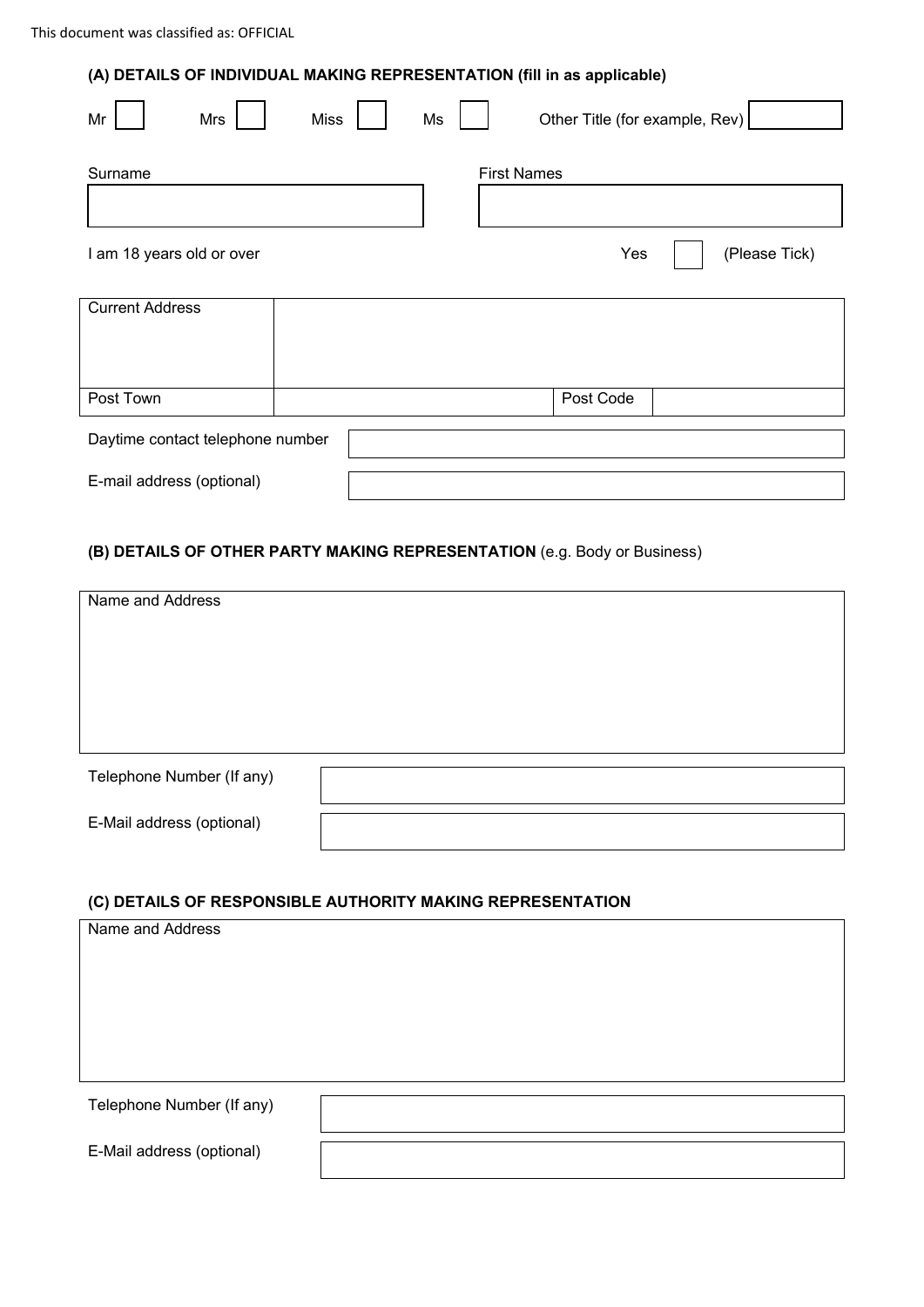This document was classified as: OFFICIAL

This representation relates to the following licensing objective(s)

## **Please √ one or more boxes**

- **1) The prevention of crime and disorder**
- **2) Public safety**
- **3) The prevention of public nuisance**
- **4) The protection of children from harm**

**Please state the ground(s) for representation**. (please read guidance note 1)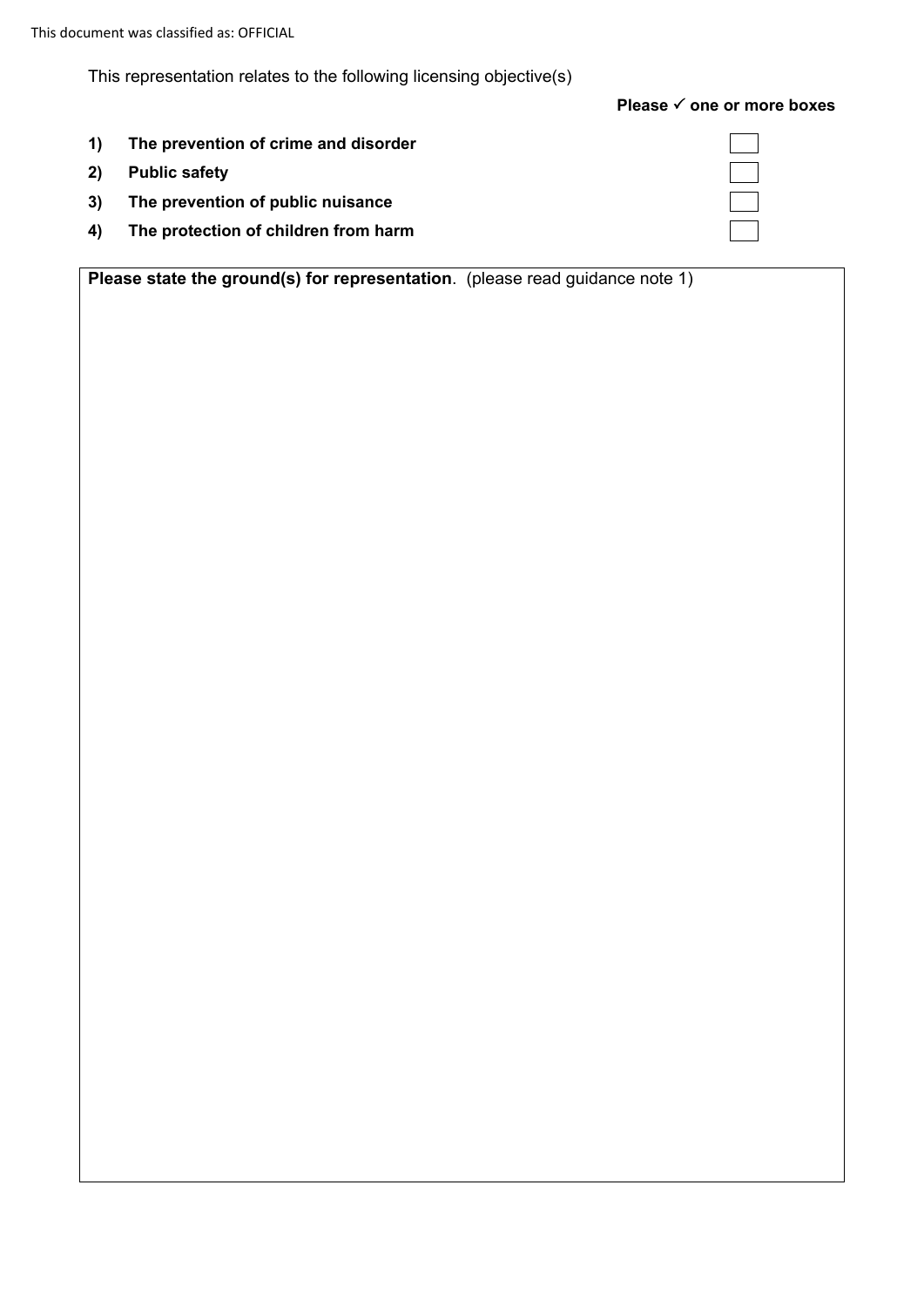**Please provide as much information as possible to support the representation**. (Please read guidance note 2)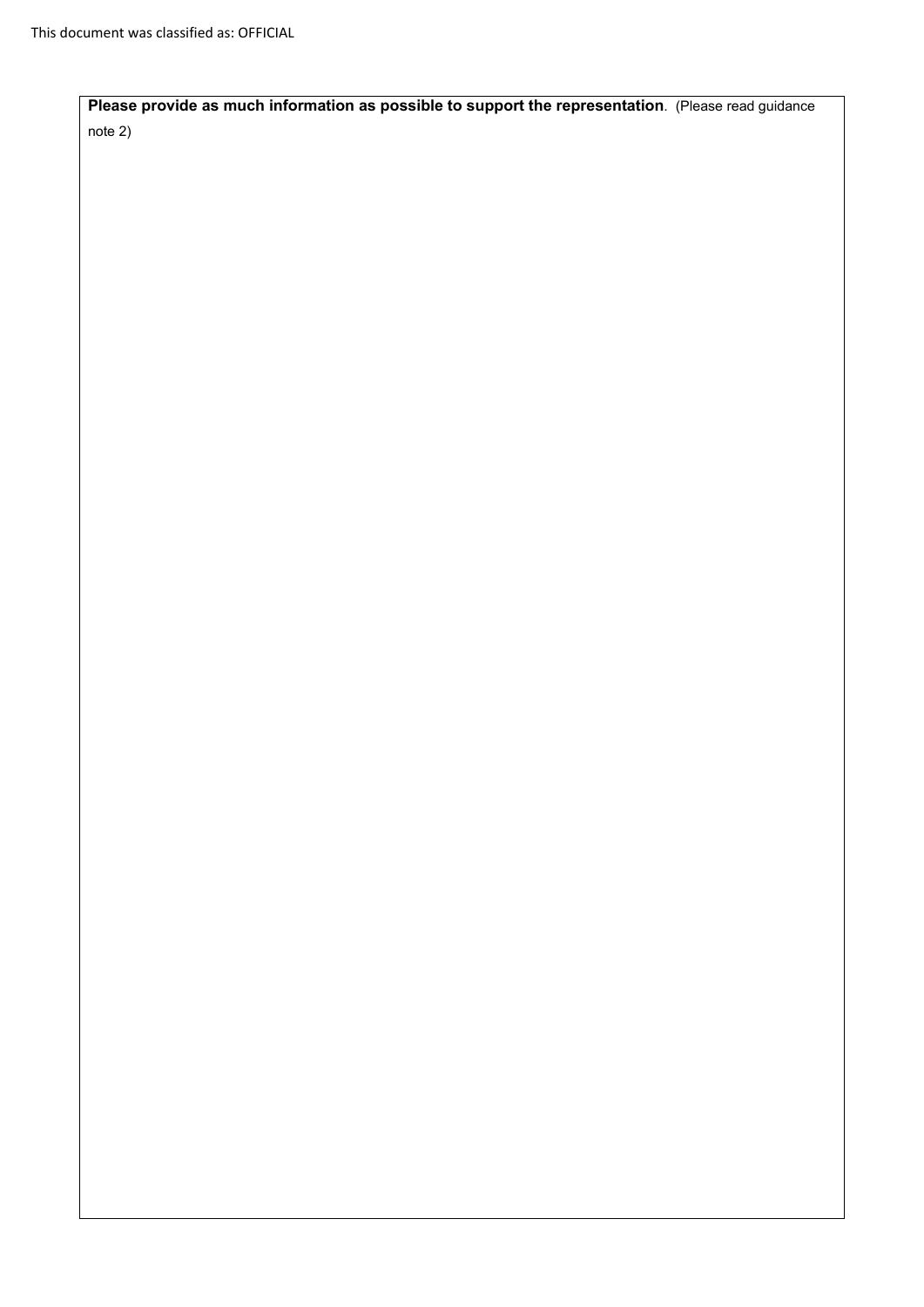Please Tick √

| Have you made a representation relating to the premise before |  |  |  |                 |  | $\mathbb{R}^n$ |                   |
|---------------------------------------------------------------|--|--|--|-----------------|--|----------------|-------------------|
|                                                               |  |  |  | D D M M Y Y Y Y |  |                |                   |
| If yes please state the date of that application              |  |  |  |                 |  |                | 1 1 1 1 1 1 1 1 1 |
|                                                               |  |  |  |                 |  |                |                   |

**If you have made representation before relating to this premise please state what they were and when you made them.** 

**Part 3 – Signatures** (Please read guidance note 3)

**Email address (optional)** 

 4) If signing on behalf of the representative please state in what capacity. Signature of representative or representative's solicitor or other duly authorised agent. (See guidance note

| <b>Signature</b>                                                                                                                                  |  | <b>Date</b>     |  |  |  |  |  |  |
|---------------------------------------------------------------------------------------------------------------------------------------------------|--|-----------------|--|--|--|--|--|--|
|                                                                                                                                                   |  |                 |  |  |  |  |  |  |
| Capacity                                                                                                                                          |  |                 |  |  |  |  |  |  |
| Contact name (where not previously given) and postal address for correspondence associated with<br>this application (please read guidance note 6) |  |                 |  |  |  |  |  |  |
| <b>Post Town</b>                                                                                                                                  |  | <b>Postcode</b> |  |  |  |  |  |  |
| Telephone number (if any)                                                                                                                         |  |                 |  |  |  |  |  |  |